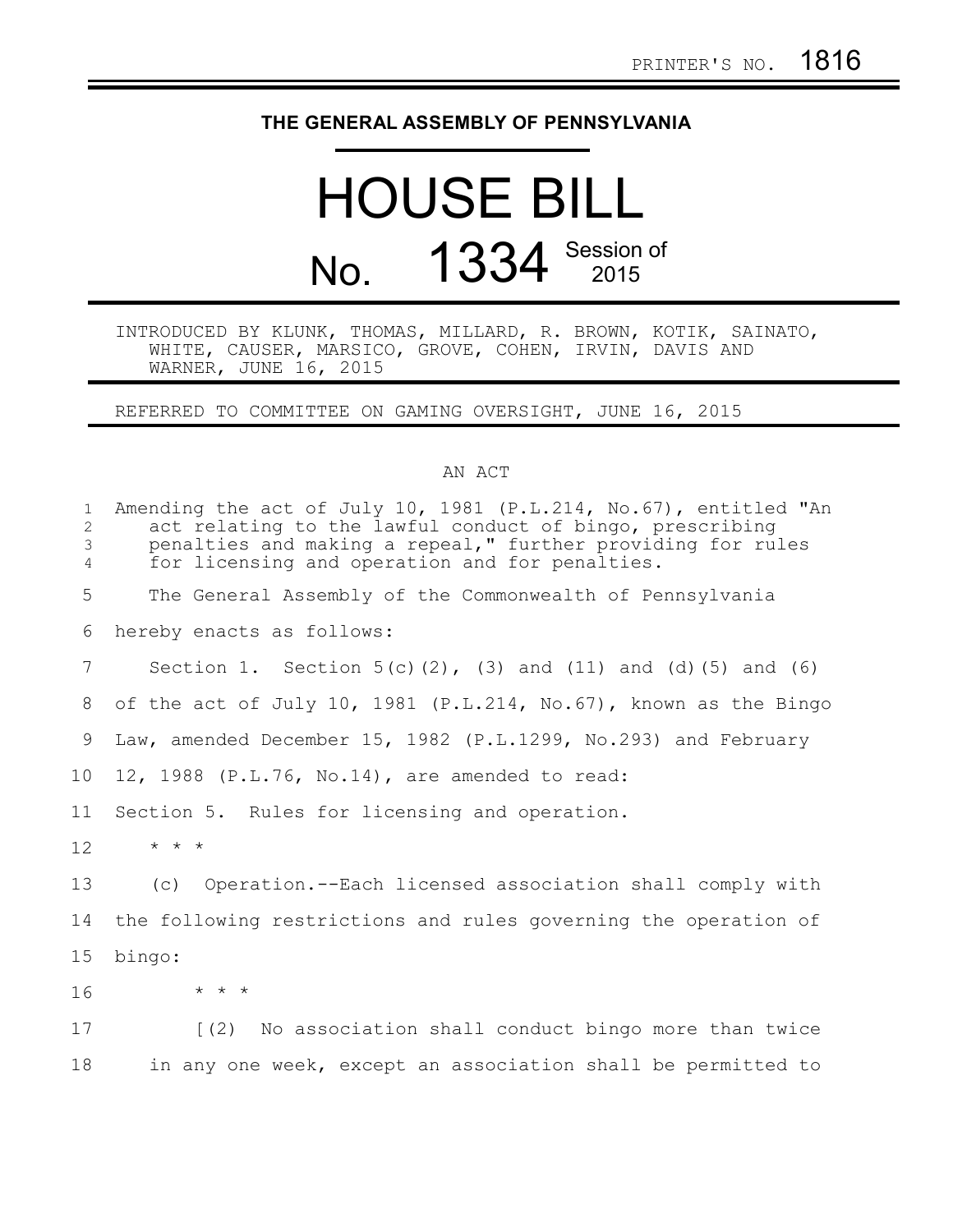conduct the game of bingo for a period not to exceed ten days at the association's exposition, carnival or fair site in addition to the regularly scheduled games.] 1 2 3

(3) Prizes awarded shall not exceed a value of [\$250] \$500 for any one game of bingo, except for jackpot games which shall not exceed a value of [\$2,000] \$4,000 for one such game. In addition, no more than [\$4,000] \$8,000 in prizes shall be awarded in any calendar day. 4 5 6 7 8

9

\* \* \*

\* \* \*

[(11) No person shall participate in the operation of bingo games on more than four days in any calendar week, which games may be operated by no more than two different licensed associations. This provision shall not apply to persons engaged in the operation of bingo for merchandise at expositions, carnivals or fairs not exceeding ten days in duration.] 10 11 12 13 14 15 16

17

(d) Application for license.--Each association shall apply to the licensing authority for a license on a form to be prescribed by the Secretary of the Commonwealth. Said form shall contain an affidavit to be affirmed by the executive officer or secretary of the association stating that: 18 19 20 21 22

\* \* \* 23

[(5) The association will not conduct the playing of bingo more than twice per week in any one week, except those associations conducting bingo at expositions, carnivals or fairs.] 24 25 26 27

(6) The association in any calendar day will not award a total of more than [\$4,000] \$8,000 in prizes. 28 29

\* \* \* 30

20150HB1334PN1816 - 2 -